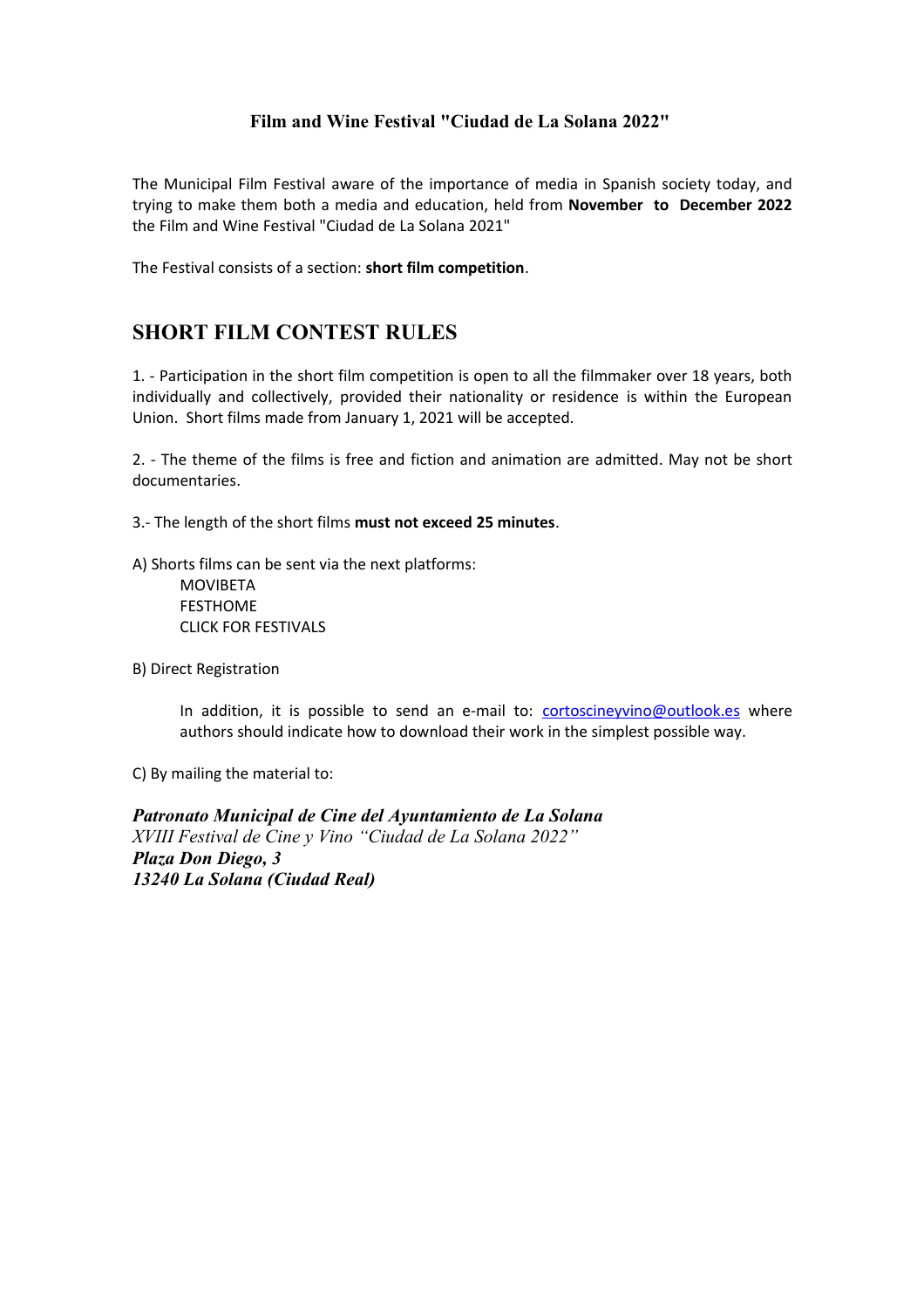5.- The Festival Organization reserves the right to close sending material through the platforms indicates above if appropriate. Copies will be part of the Municipal Theater of La Solana (Ciudad Real) and will only be used for cultural and nonprofit activities.

6.- Short films can be silent or can incorporate dialogue, in this case spanish language must be used; if the spanish language is not used, short films must have spanish subtitles. Short films in any other language without spanish subtitles will be directly disqualified.

7.- A maximum of 2 works per participant will be admitted.

8.- All deliveries shall state clearly the details or the author/s. Photocopy of ID or similar, technical datasheet, filmography of the author, cover and a brief synopsis will be delivered. All these data should be sent in digital format through the distribution indicated.

9.- All work under competition will have **delivery deadline 23:59 on June 1st , 2022. The registration form must be included. Otherwise, the short film will be directly disqualified**.

10.- The organization shall make a preliminary selection which will be notified to the authors. Selected short films will share projection in the Festival, as part of the official program of the event.

11.- A general category is established in which the **AIRÉN, PUBLIC, LOCAL, + CAPACIDAD and CASTILLA-LA MANCHA PRIZES** will be chosen. All the works presented in the different categories are eligible for the Airén and Del Público awards, as well as their corresponding category. It is important to indicate the origin of the short film for the CASTILLA-LA MANCHA AWARD since only directors born or resident in this region or those works that highlight the potential, in any aspect, of our autonomy are eligible for it.

12.- **VERY IMPORTANT**: Selected short films must be sent **MANDATORY IN DCP FORMAT** for screening in the official section. Short films that have not been received in this format will not be screened. The DCP delivery must be done through the selected platforms or **through internet links that allow to download the work in this system**.

13.- The sending of any type of material through ordinary mail will be borne by the SELECTED DIRECTOR.

14.- The organization of the **Film and Wine Festival** will take care of the return of the materials related to the short film provided, if it is requested within a maximum period of 30 days from the end of the XVIII Festival. The return period may be up to 30 days from the date it is requested by email on: **festivalcineyvino@gmail.com**. After thirty days from the end of the Festival (limit January 15th, 2023) the organization will not be responsible of these materials.

15.- The awarded short films, or those that may be interesting without an award, may be shown outside the Festival in other activities, always with the permission of their authors and paying the corresponding rights by the organization.

16.- Prizes are as follows:

## **JURY AWARD**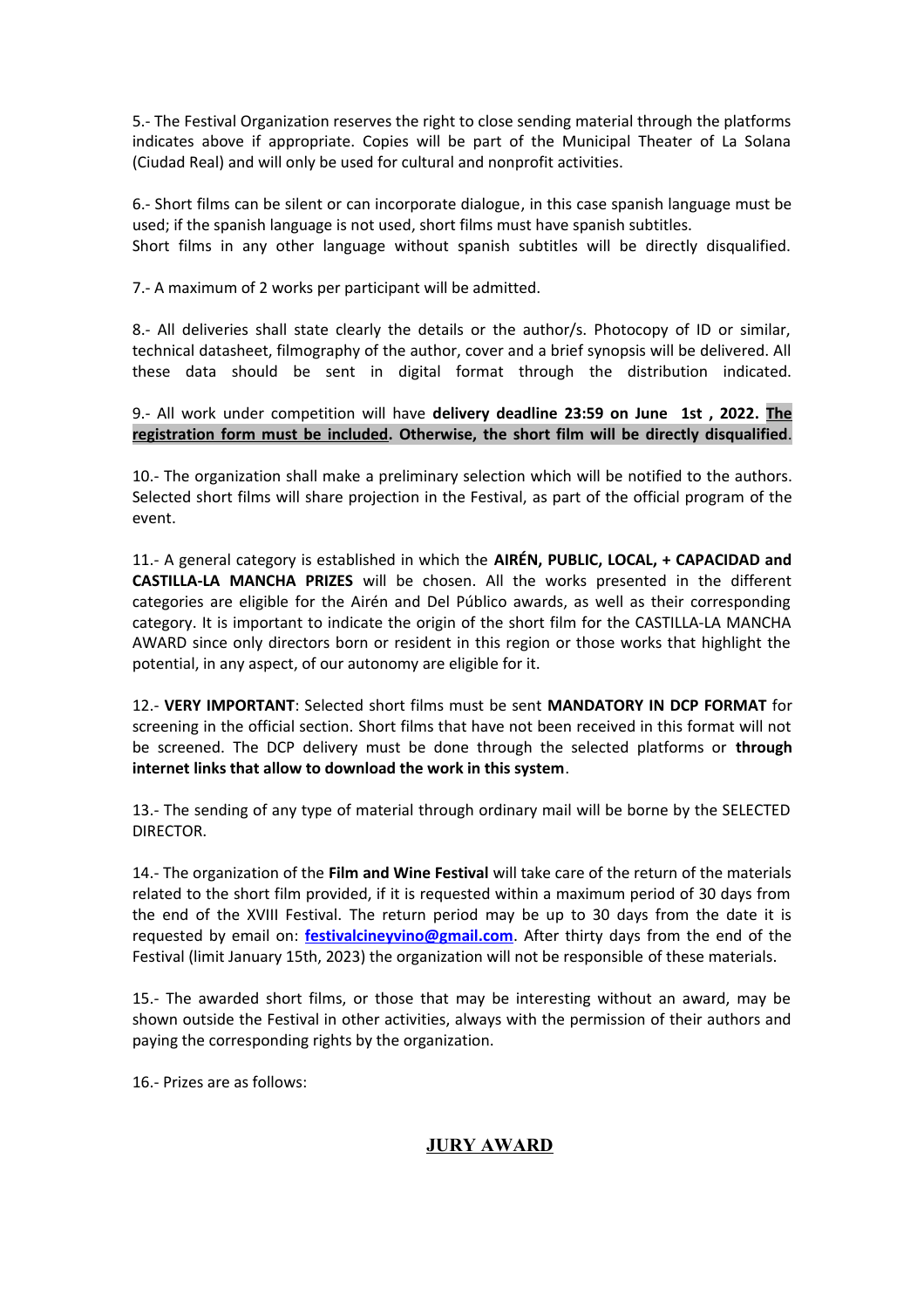#### **AIREN AWARD** for the best short film, endowed with the Best Short Film Award and 1,600 euros

#### **AUDIENCE AWARD**

**JESUS ONSURBE AWARD**(Public) for the best short film endowed with the Best Short Film Award and 900 euros.

#### **CASTILLA-LA MANCHA AWARD**

500 euros and award

#### **+ CAPACIDAD AWARD**

400 euros and award for the best short film about disability

#### **LOCAL ADWARD**

There will be a special price: award and 200 euros for the best short film made by authors born o resident in our town

17.- The jury will be composed of a group of people who will be decided by the Patronage Film Festival of La Solana. The final verdict will be appealed. **The prize may be forfeited if appropriate**.

18.- The awards will be presented on December 2022, within the Closing Gala of the Film and Wine Festival "Ciudad de La Solana".

19.- Contestants are responsible for ensuring that the works presented are not subject to any legal claim.

20.- The organization reserves the right to modify any of these rules if circumstances require. If this happens it would be appropriate advertised.

21.- The winning short films of any of the awards will incorporate the slogan "Awarded at the XVII Edition of the Film and Wine Festival Ciudad de La Solana".

22.- Participation in this contest implies the acceptance of all these rules.

Contacts:

Office: **+ 34 926 62 60 31** e-mail: **festivalcineyvino@lasolana.es** web: **[www.festivaldecinelasolana.com](http://www.festivaldecinelasolana.com/)**

\_\_\_\_\_\_\_\_\_\_\_\_\_\_\_\_\_\_\_\_\_\_\_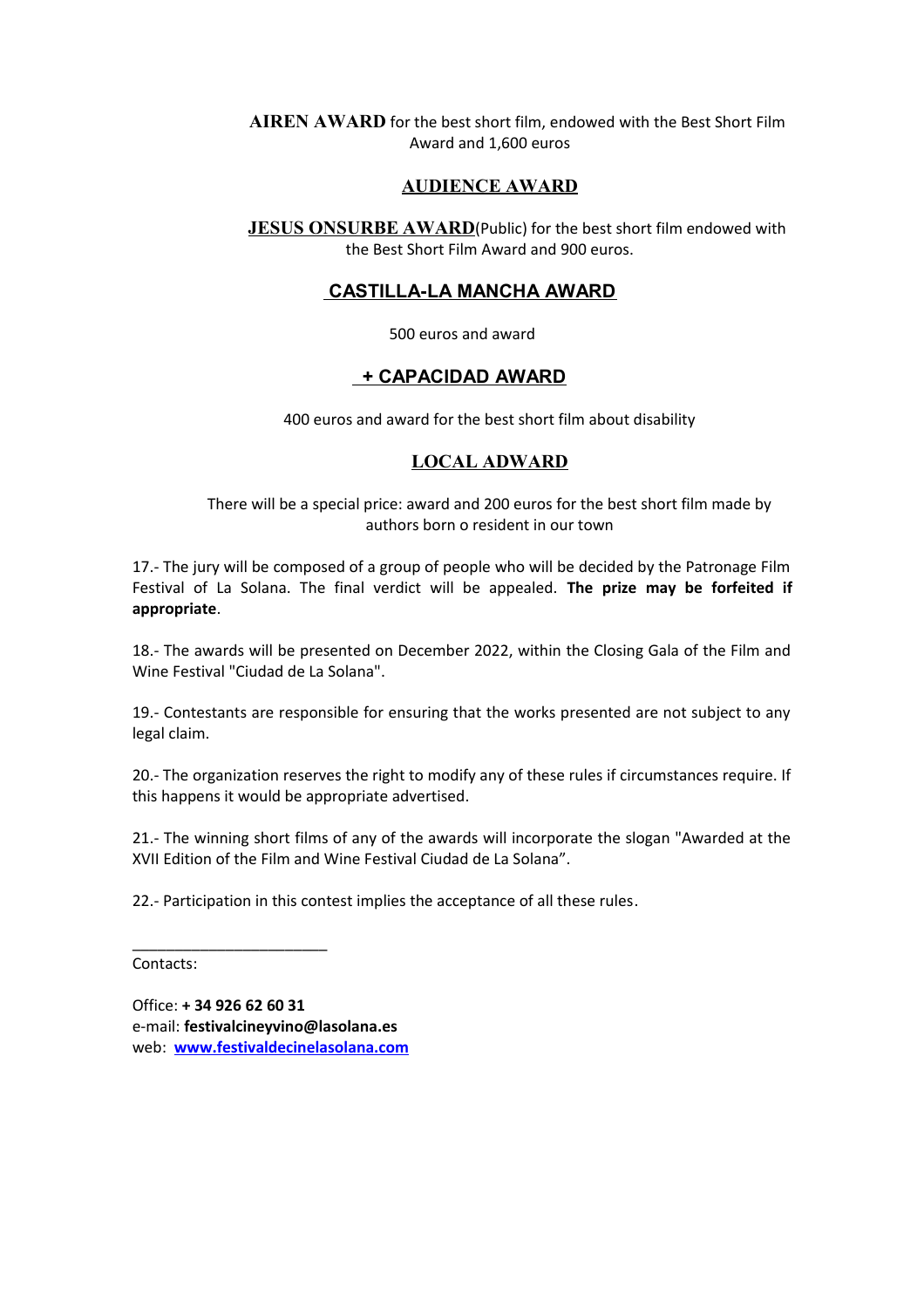#### **XVII FILM AND WINE FESTIVAL "CIUDAD DE LA SOLANA 2021"**

**From September to December 2021**

**Festival de Cine y Vino "Ciudad de La Solana 2021" Patronato Municipal del Festival de Cine y Vino "Ciudad de La Solana" Plaza Don Diego, 3 Palacio Don Diego 13240 – La Solana (Ciudad Real) [www.festivaldecinelasolana.com](http://www.festivaldecinelasolana.com/)**

#### **REGISTRATION FORM**

| <b>FILM /TECHNICAL</b> |
|------------------------|
|------------------------|

| $ORIGINAL\hspace{.1cm}TITLE\hspace{.1cm}.\hspace{1cm}.\hspace{1cm}.\hspace{1cm}.\hspace{1cm}.\hspace{1cm}.\hspace{1cm}.\hspace{1cm}.\hspace{1cm}.\hspace{1cm}.\hspace{1cm}.\hspace{1cm}.\hspace{1cm}.\hspace{1cm}.\hspace{1cm}.\hspace{1cm}.\hspace{1cm}.\hspace{1cm}.\hspace{1cm}.\hspace{1cm}.\hspace{1cm}.\hspace{1cm}.\hspace{1cm}.\hspace{1cm}.\hspace{1cm}.\hspace{1cm}.\hspace{1cm}.\hspace{1cm}.\hspace{1cm}.\hs$ |
|---------------------------------------------------------------------------------------------------------------------------------------------------------------------------------------------------------------------------------------------------------------------------------------------------------------------------------------------------------------------------------------------------------------------------|
|                                                                                                                                                                                                                                                                                                                                                                                                                           |
|                                                                                                                                                                                                                                                                                                                                                                                                                           |
|                                                                                                                                                                                                                                                                                                                                                                                                                           |
|                                                                                                                                                                                                                                                                                                                                                                                                                           |
|                                                                                                                                                                                                                                                                                                                                                                                                                           |
| DIRECTOR:                                                                                                                                                                                                                                                                                                                                                                                                                 |
|                                                                                                                                                                                                                                                                                                                                                                                                                           |
|                                                                                                                                                                                                                                                                                                                                                                                                                           |
|                                                                                                                                                                                                                                                                                                                                                                                                                           |
|                                                                                                                                                                                                                                                                                                                                                                                                                           |
|                                                                                                                                                                                                                                                                                                                                                                                                                           |
|                                                                                                                                                                                                                                                                                                                                                                                                                           |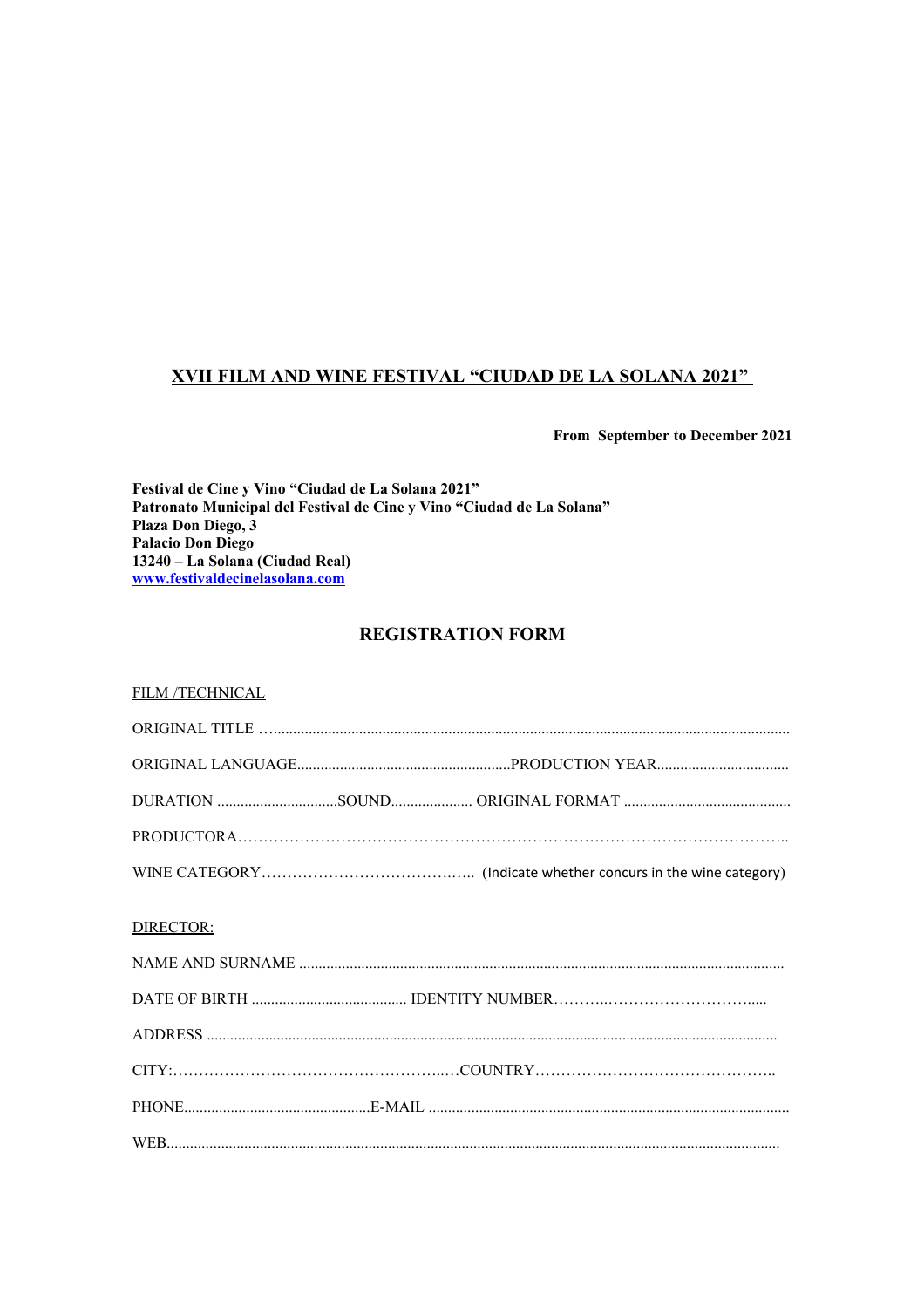Signature

..........................................................................................

Provisionally valid document for registration. Registration can be done by regular mail or email. For participation in the contest the rest of the documentation required by the contest rules must be attached and send by mail.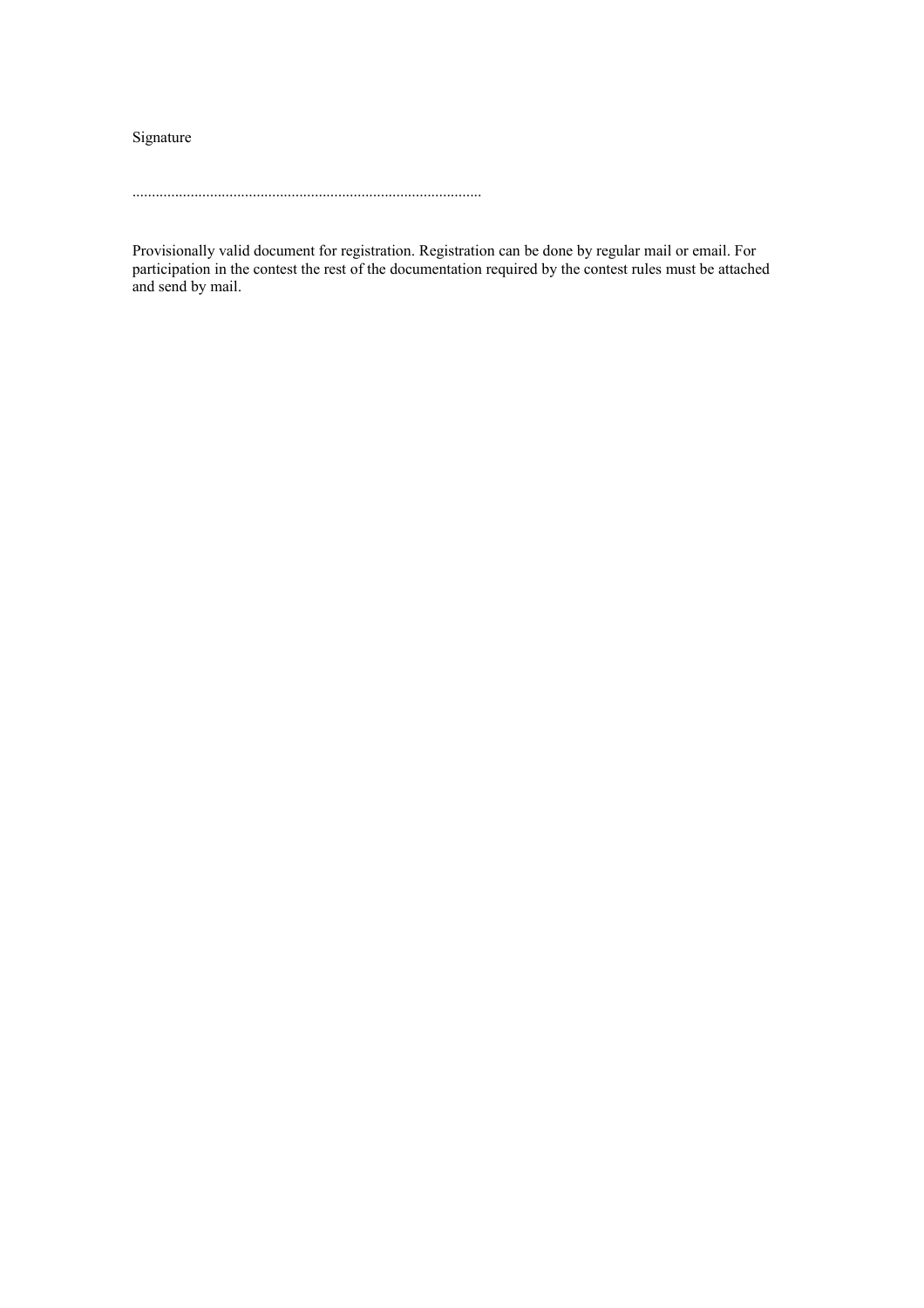El **Patronato Municipal del Festival de Cine y Vino de La Solana** consciente de la importancia que tienen los medios audiovisuales en la sociedad española de hoy, y pretendiendo hacer de ellos tanto un medio de comunicación como de educación, celebrará entre los meses noviembre-diciembre 2022.

# **XVIII Festival de Cine y Vino "Ciudad de La Solana 2022".**

# **BASES DEL CONCURSO DE CORTOMETRAJES**

1.- La participación en el concurso de cortometrajes está abierta a [todos@s](mailto:todos@s) los [realizador@s](mailto:realizador@s) mayores de 18 años, tanto de forma individual como colectiva, siempre que su nacionalidad o residencia se encuentre dentro de la Unión Europea. Se admitirán cortometrajes realizados a partir del 1 de enero de 2021.

2.- El tema de los cortometrajes es libre y se admitirá ficción y animación. **NO SE ADMITIRÁN CORTOMETRAJES DOCUMENTALES.**

3.- La duración de los cortometrajes **no podrá sobrepasar los 25 minutos.**

4.- Los cortometrajes podrán enviarse a través de los siguientes medios:

## **A) PLATAFORMAS DE DISTRIBUCIÓN**:

- MOVIBETA
- FESTHOME
- CLICK FOR FESTIVALS

## **B) INSCRIPCIÓN DIRECTA**.

A través del correo *cortoscineyvino@outlook.es*, donde los autores/as de los mismos nos indiquen como poder visualizar o descargar su trabajo de la manera más sencilla posible.

## **C) ENVIANDO POR CORREO ORDINARIO EL MATERIAL A:**

*Oficina de Turismo de La Solana Patronato Municipal de Cine del Ayuntamiento de La Solana 18º Festival de Cine y Vino "Ciudad de La Solana" Plaza Don Diego, 3. 13240 La Solana (Ciudad Real)*

5.- La organización del Festival se reserva el derecho de poder cerrar el envío de material a través de las plataformas mencionadas si lo considera oportuno. Las copias pasarán a formar parte del Patronato Municipal del Festival de Cine de la Solana (Ciudad Real) y solo se utilizarán para actividades culturales y sin ánimo de lucro previo permiso del autor/a del cortometraje.

6.- Las películas pueden ser **mudas o con diálogos incorporados** en castellano o cualquier otro idioma siempre que vengan subtituladas en español. De no ser así quedarán descalificadas.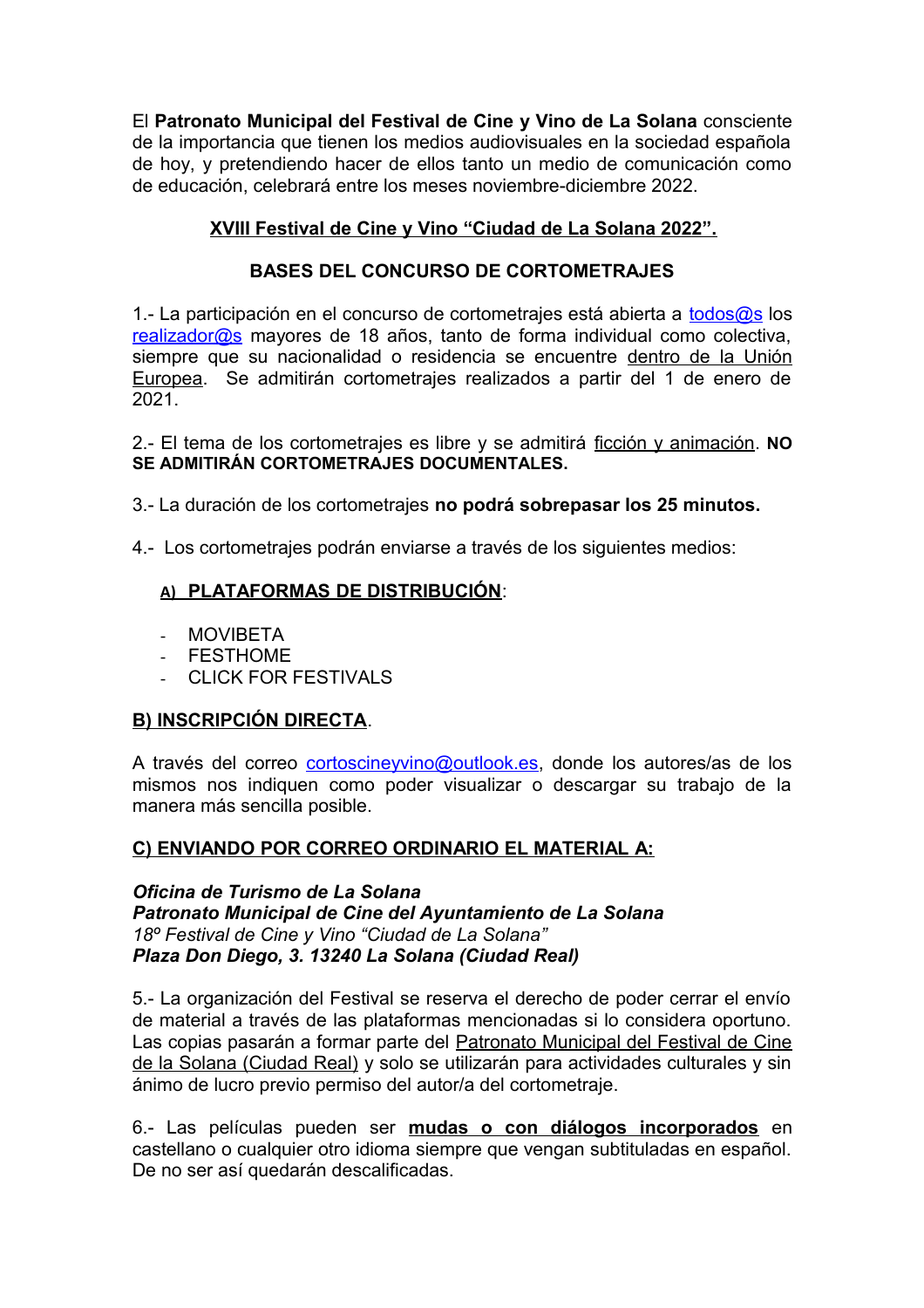7.- Se admitirá hasta un máximo de dos cortometrajes por participante.

8.- En todos los envíos se harán constar de forma clara los datos del autor/es, fotocopia del DNI o similar; ficha técnica, filmografía del autor, el cartel del cortometraje y varios fotogramas y breve sinopsis de éste. Enviar en formato digital o a través de las Plataformas de Distribución mencionadas.

9.-Todos los trabajos objeto de concurso tendrán como fecha límite de recepción las **23:59 horas del 1 de junio de 2022**.

10.- La organización realizará una selección previa y los cortometrajes seleccionados pasarán a formar parte de la SECCIÓN OFICIAL DEL FESTIVAL.

11.- Se establece una categoría general en la que se optarán a los premios **AIRÉN, DEL PÚBLICO, LOCAL, MÁS CAPACIDAD Y PREMIO CASTILLA-LA MANCHA**. Todos los trabajos presentados en las distintas categorías optan al premio Airén y Del Público, así como a su categoría correspondiente. Es importante indicar la procedencia del corto para el PREMIO CASTILLA-LA MANCHA ya que solo sólo optan a él los directoras/as nacidos o residentes en esta región o aquellos trabajos que resalten el potencial, en cualquier aspecto, de nuestra autonomía.

12.- **MUY IMPORTANTE:** Los cortometrajes seleccionados se deberán enviar **OBLIGATORIAMENTE EN FORMATO DCP** para la proyección en la sección oficial. Los cortos que no se hayan recibido en este formato no serán proyectados. El envío de los DCP deberá realizarse a través de las plataformas seleccionadas o **través de enlaces por internet que nos permitan la descarga del trabajo en este sistema.** 

13.-El envío de cualquier tipo de material a través del correo ordinario correrá por cuenta del director/a seleccionado/a.

14.-La organización del **Festival de Cine y Vino** se encargará de la devolución de los materiales relativos al cortometraje siempre que se solicite en un plazo máximo de 30 días desde la finalización del XVIII Festival. El plazo de devolución podrá ser de hasta 30 días desde la fecha en la que lo solicite por escrito al email: **festivalcineyvino@gmail.com** Transcurridos treinta días desde la finalización del Festival (límite 15 de enero de 2023) la organización no se hará cargo de la misma.

15.- Los cortometrajes premiados o aquellos que sin premio puedan ser interesantes podrán ser exhibidos fuera del Festival en otras actividades, siempre bajo el permiso de su autor/a y pagando por parte de la organización los derechos correspondientes.

16.- Se establecen los siguientes premios: